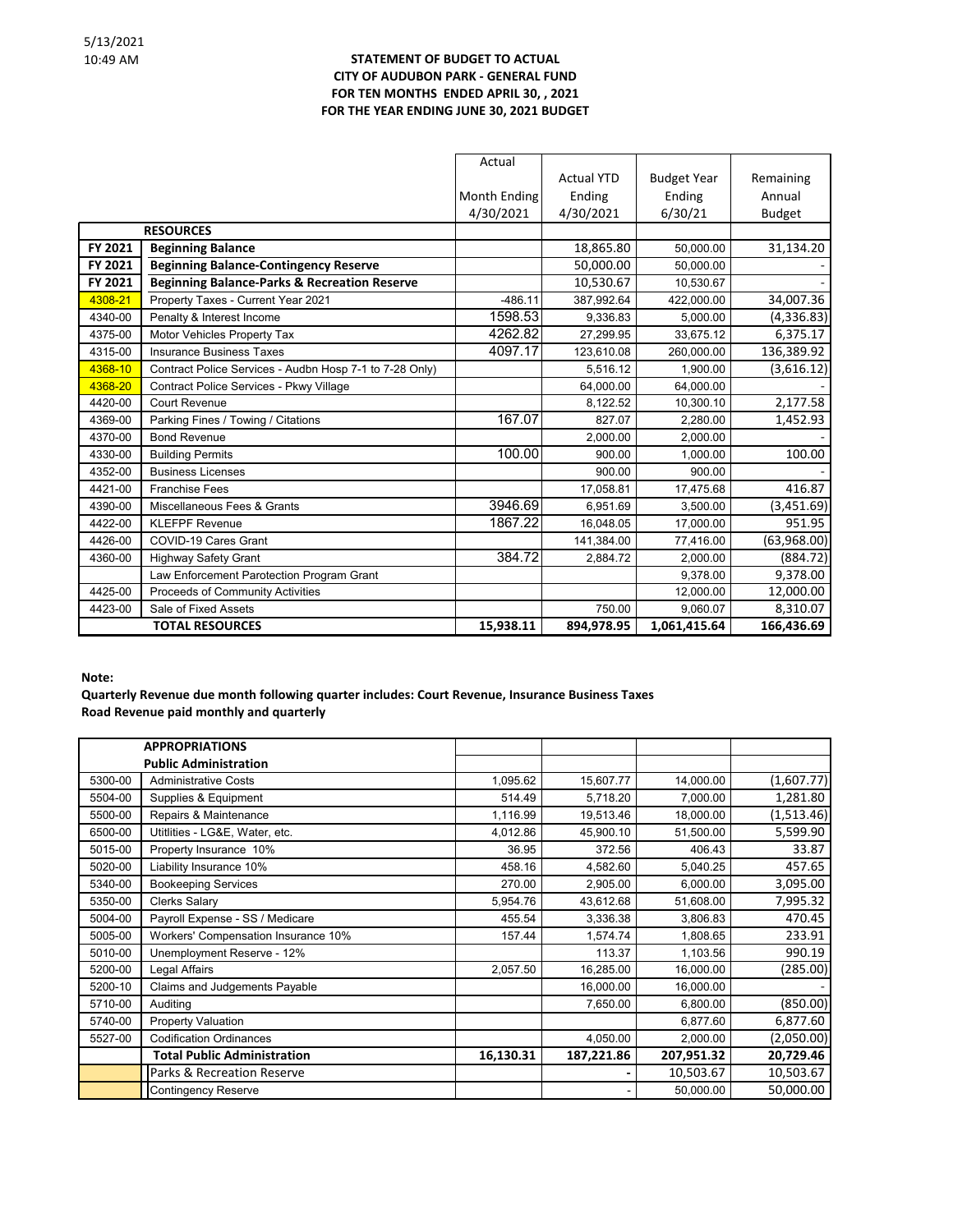| 5/13/2021 |                                                            |           |                      |                        |                     |
|-----------|------------------------------------------------------------|-----------|----------------------|------------------------|---------------------|
|           | 10:49 AM Public Works                                      |           |                      |                        |                     |
| 5452-10   | Supplies & Equipment                                       | 574.20    | 5,231.75             | 16,422.16              | 11,190.41           |
| 5457-10   | Fuel                                                       | 222.48    | 2,062.80             | 2,896.49               | 833.69              |
| 5480-10   | Property Insurance 20%                                     | 73.89     | 739.05               | 812.87                 | 73.82               |
| 5485-10   | Liability Insurance 20%                                    | 916.32    | 9,165.20             | 10,080.50              | 915.30              |
| 5450-10   | Works Dept. - Salaries                                     | 4,039.20  | 29,516.16            | 35,000.00              | 5,483.84            |
| 5451-10   | Director of Vehicular & Bldg. Maintenance                  | 2,460.00  | 16,704.00            | 17,500.00              | 796.00              |
| 5465-10   | Payroll taxes                                              | 497.19    | 3,529.03             | 3,460.87               | (68.16)             |
| 5470-10   | Unemployment reserve - 9%                                  |           | 113.37               | 468.05                 | 354.68              |
| 5475-10   | Workers' Compensation Insurance 20%                        | 314.88    | 3,149.50             | 3,617.30               | 467.80              |
| 5454-10   | <b>Public Facilities</b>                                   |           | 3,568.44             | 6,000.00               | 2,431.56            |
| 5453-10   | Parks & Recreation                                         | 5,110.06  | 7,605.64             | 15,000.00              | 7,394.36            |
| 5455-10   | Forest Management                                          | 3,396.85  | 14,148.74            | 39,000.00              | 24,851.26           |
| 6300-10   | Public Gardens (Garden Club Grant)                         | 2,215.97  | 4,359.97             | 6,000.00               | 1,640.03            |
|           | Road Fund Supplemental                                     |           |                      | 75,000.00              | 75,000.00           |
| 5495-10   | Roads-Debt Service Fund (Lease)                            | 2,143.33  | 19,289.97            | 25,719.96              | 6,429.99            |
| 6510-00   | Sidewalk Set aside                                         |           |                      | 15,900.00              | 15,900.00           |
|           | <b>Civic Engineering Services</b>                          |           |                      | 4,432.45               | 4,432.45            |
|           |                                                            |           |                      |                        |                     |
|           | <b>Total Public Works</b>                                  | 21,964.37 | 119,183.62           | 277,310.65             | 158,127.03          |
|           |                                                            |           |                      |                        |                     |
|           | <b>Public Safety</b>                                       |           |                      |                        |                     |
|           | <b>Administrative Costs</b>                                |           |                      | 2,500.00               | 2,500.00            |
| 6130-20   | Supplies                                                   | 42.78     | 2,316.42             | 4,000.00               | 1,683.58            |
| 6140-20   | Equipment                                                  | 583.63    | 37,196.88            | 38,500.00              | 1,303.12            |
| 6110-20   | Fuel                                                       | 1,534.65  | 11,244.26            | 14,000.00              | 2,755.74            |
| 6100-20   | Maintenance                                                | 1,063.09  | 10,273.35            | 11,000.00              | 726.65              |
| 6175-20   | Property Insurance 70%                                     | 258.61    | 2,586.69             | 2,845.05               | 258.36              |
| 6180-20   | Liability Insurance 70%                                    | 3,207.11  | 32,607.52            | 35,281.77              | 2,674.25            |
| 6185-20   | Auto Insurance                                             |           | 1,767.52             |                        | (1,767.52)          |
| 6150-20   | <b>Public Safety Salaries</b>                              | 35,515.88 | 285,001.03           | 347,062.61             | 62,061.58           |
| 6160-20   | Payroll Taxes                                              | 2,818.96  | 22,822.50            | 26,000.00              | 3,177.50            |
| 6170-20   | Workers' Compensation Insurance 70%                        | 1,102.09  | 11,023.40            | 12,660.57              | 1,637.17            |
| 6165-20   | Unemployment Reserve - 79%                                 |           | 718.06               | 4,300.00               | 3,581.94            |
| 6162-00   | Court Pay                                                  |           |                      | 500.00                 | 500.00              |
| 6155-20   | <b>KLEFPF/KACP Accreditation</b>                           | 1,333.32  | 13,333.20            | 16,000.00              | 2,666.80            |
| 6195-20   | COVID-19 Contingency Reserve<br><b>Total Public Safety</b> | 47,460.12 | 414.95<br>431,305.78 | 1,000.00<br>515,650.00 | 585.05<br>84,344.22 |

 **TOTAL APPROPRIATIONS** 85,554.80 737,711.26 1,061,415.64 323,704.38

**Note:**

**Quarterly Payments include: Unemployment Insurance**

**Worker's Compensation audit and final payment settlement occurs after the fiscal year end**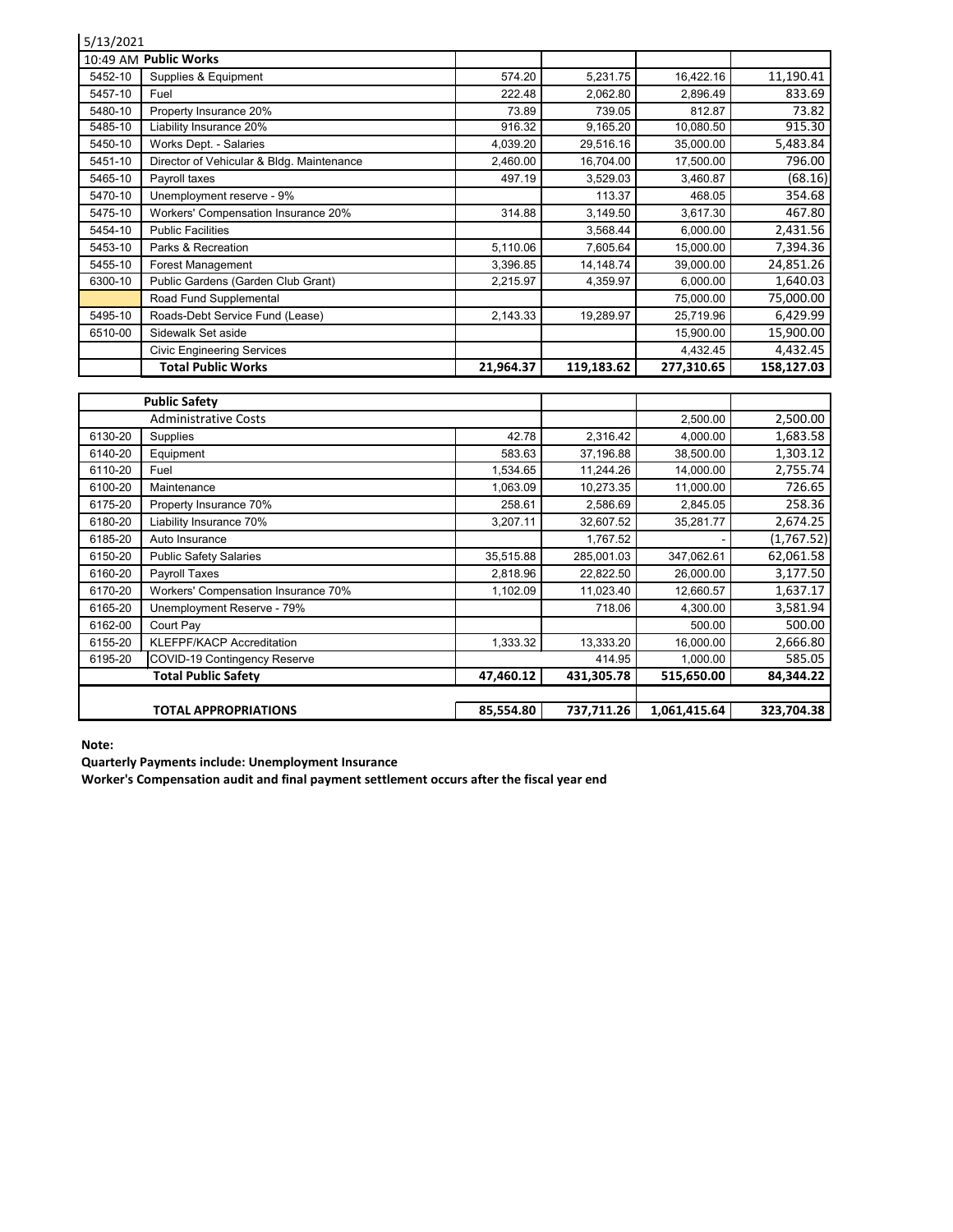## **BUDGET TO ACTUAL ANALYSIS CITY OF AUDUBON PARK - SANITATION FUND FOR TEN MONTHS ENDED APRIL 30,, 2021 FOR THE YEAR ENDING JUNE 30, 2021 BUDGET**

|         |                                  | Actual       |                   |                    |               |
|---------|----------------------------------|--------------|-------------------|--------------------|---------------|
|         |                                  |              | <b>Actual YTD</b> | <b>Budget Year</b> | Remaining     |
|         |                                  | Month Ending | Ending            | Ending             | Annual        |
|         |                                  | 4/30/2021    | 4/30/2021         | 6/30/2021          | <b>Budget</b> |
|         | <b>RESOURCES</b>                 |              |                   |                    |               |
| FY 2021 | Beginning storm damage reserve   |              |                   | 56,931.86          | 56,931.86     |
| 4329-21 | Waste Mgmt Fee                   | 228.00       | 102,379.45        | 125,851.80         | 23,472.35     |
|         | <b>TOTAL RESOURCES</b>           | 228.00       | 102,379.45        | 182,783.66         | 80,404.21     |
|         |                                  |              |                   |                    |               |
|         | <b>APPROPRIATIONS</b>            |              |                   |                    |               |
| 6600-40 | <b>Waste Collection Contract</b> | 10,483.27    | 104,904.17        | 125,851.80         | 20,947.63     |
| 6602-40 | <b>Storm Damage</b>              |              | 5,000.00          | 56,931.86          | 51,931.86     |
|         |                                  |              |                   |                    |               |
|         | <b>TOTAL APPROPRIATIONS</b>      | 10,483.27    | 109,904.17        | 182,783.66         | 72,879.49     |